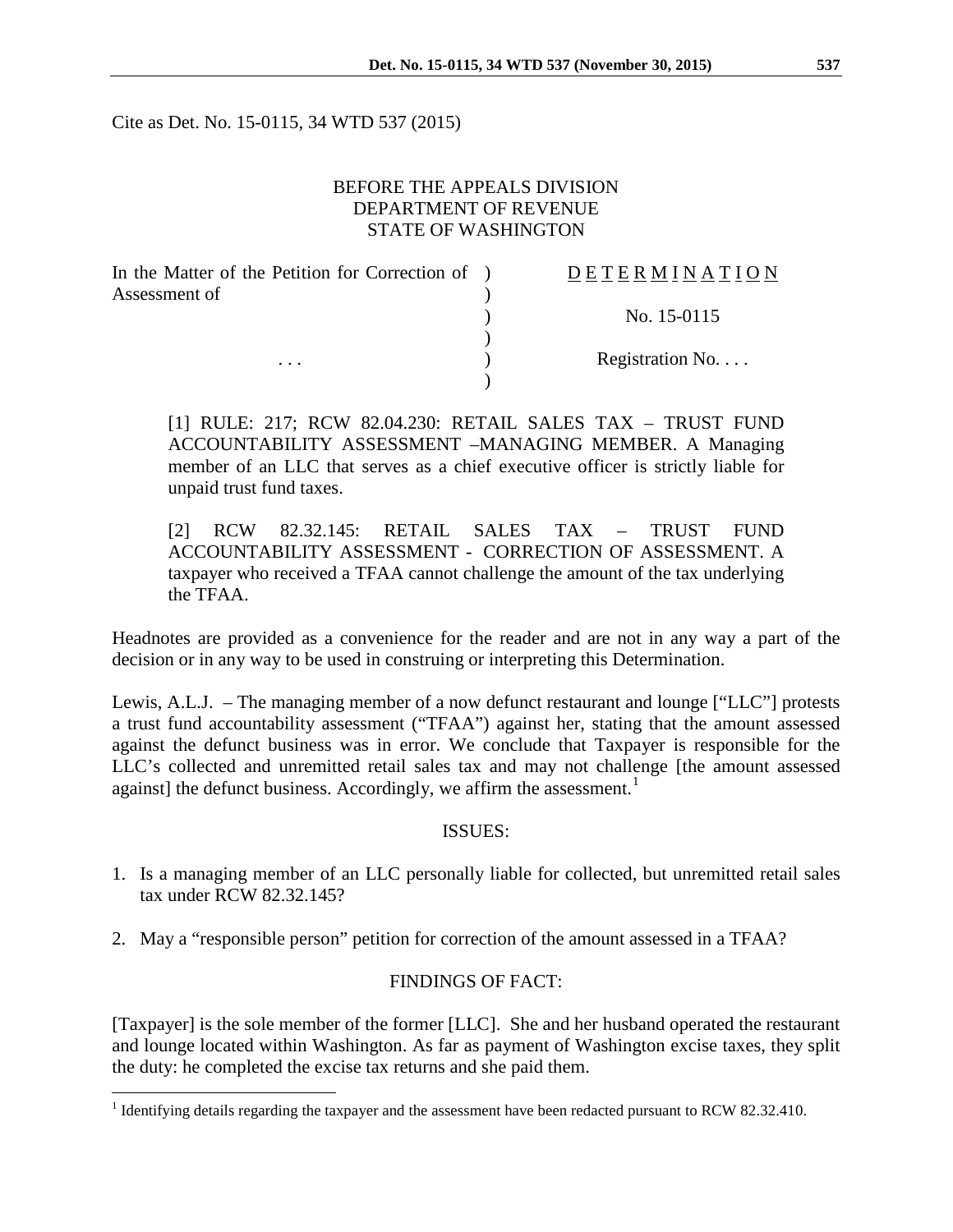The [Washington State Department of Revenue's (the "Department's")] Audit Division audited [LLC's] business records for the period February 1, 2011 through June 30, 2013. On December [2](#page-1-0)3, 2013, the Department issued a  $\frac{1}{3}$ ... assessment.<sup>2</sup> The audit examination included a review of the income that [LLC] reported to the Department with that recorded in its books and records and reported to the federal government. The comparison disclosed \$ . . . in under-reported income. The largest difference occurred in 2012, when [LLC] reported \$ . . . to the Department and Taxpayer reported \$ . . . to the federal government and recorded \$ . . . on its QuickBooks records. Based on the income reconciliation, the assessment recorded \$ . . . of unreported retail sales tax trust funds.

[LLC] failed to pay the assessment by the January 22, 2014 due date. On February 21, 2014, the Department's Compliance Division issued a tax warrant. [LLC] did not pay the tax warrant. Subsequently, the Compliance Division learned that the business had been sold and that the Washington Secretary of State had put the LLC on inactive status. On May 29, 2014, the Department issued a \$ . . . TFAA against [Taxpayer] and the marital community of [Taxpayer and her husband]. [3](#page-1-1)

On April 28, 2014, prior to issuance of the TFAA, [LLC] filed an appeal with the Appeals Division requesting [Correction of Assessment] against [LLC]. On May 2, 2014, the Appeals Division dismissed the petition for not being timely filed.

On May 31, 2014, Taxpayer filed a petition requesting cancellation of the TFAA. Taxpayer maintained that the assessment should be cancelled because the audit of [LLC] was in error.

# ANALYSIS:

The first issue presented is whether the Department correctly issued and may collect the TFAA from Taxpayer.

Retail sales tax is paid by the buyer to the seller and held in trust, by the seller, until paid to the Department. RCW 82.08.050. RCW 82.32.145 authorizes the Department, under certain circumstances, to attempt to collect unpaid trust fund taxes by issuing a TFAA. RCW 82.32.145 states as follows:

Whenever the department has issued a warrant under RCW 82.32.210 for the collection of unpaid trust fund taxes from a limited liability business entity and that business entity has been terminated, dissolved, or abandoned, or is insolvent, the department may pursue collection of the entity's unpaid trust fund taxes, including penalties and interest on those taxes, against any or all of the responsible individuals. For purposes of this subsection, "insolvent" means the condition that results when the sum of the entity's debts exceeds the fair market value of its assets. The department may presume that an entity is insolvent if the entity refuses to disclose to the department the nature of its assets and liabilities.

<span id="page-1-1"></span><span id="page-1-0"></span><sup>&</sup>lt;sup>2</sup> The \$ . . . assessment consisted of \$ . . . tax, \$ . . . interest, and \$ . . . assessment penalty. <sup>3</sup> The TFFA consisted of \$ . . . tax, \$ . . . audit interest, \$ . . . extension interest, and \$ . . . assessment pena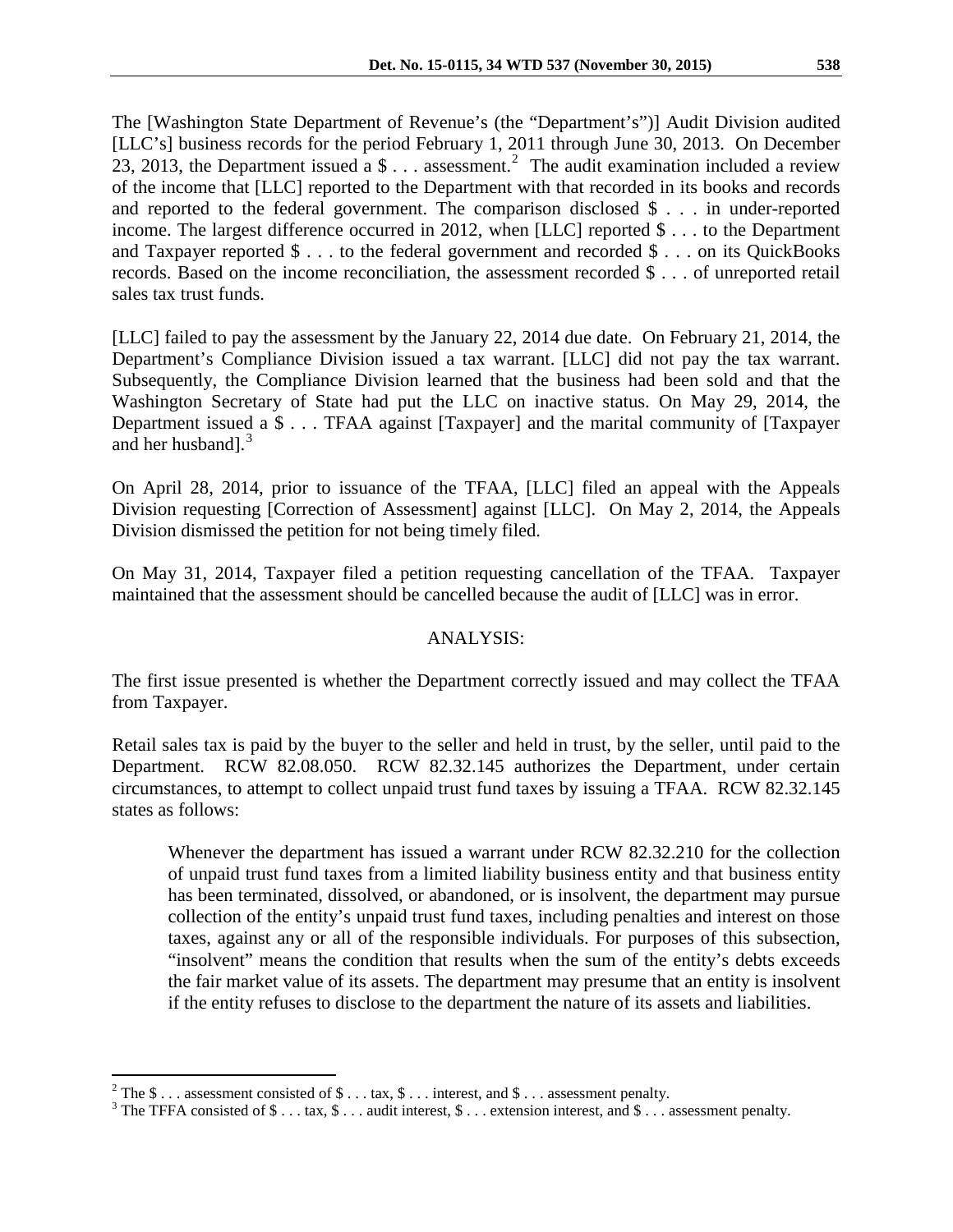Thus, under the provisions of RCW 82.32.145, the Department may pursue collection of unpaid trust fund taxes (including related penalties and interest) from a responsible party when certain requirements have been met:

- The Department has issued a warrant against the LLC for collection of the unpaid funds;
- The entity has been terminated, dissolved, abandoned, or is insolvent

In such an instance, the personal liability for the unpaid taxes against a former chief executive or chief financial officer applies regardless of fault or whether the individual was or should have been aware of the unpaid trust fund liability. Here, Taxpayer sold the assets of the business and had the Secretary of State put the LLC on inactive status as of March 28, 2014. There is no means of collecting the assessment from the LLC. The requirements of the status of the LLC have been satisfied. The question left to be answered is whether Taxpayer qualifies as a responsible individual.

RCW 82.32.145(9)(g)(i) defines "Responsible individual" to include:

… any current or former officer, manager, member, partner, or trustee of a limited liability business entity with an unpaid tax warrant issued by the department."

Because Taxpayer was the managing member, in fact the only member of [LLC], and [LLC] has an unpaid tax warrant, Taxpayer qualifies as a "responsible individual".

RCW 82.32.145(3)(a) further provides that to the extent a "responsible individual" was also a current or former chief executive or chief financial officer – of the limited liability business entity – a strict liability standard applies, which means that the person is liable regardless of whether the individual was or should have been aware of the liability. RCW 82.32.145(3)(a).

WAC 458-20-217(8)(b)(iii) defines "Chief executive" to mean:

The president of a corporation; or for other entities or organizations other than corporations or if a corporation does not have a president as one of its officers, the highest ranking executive manager or administrator in charge of the management of the company or organization.

Here, Taxpayer is listed by the Secretary of State as "managing member". As a managing member, Taxpayer qualifies as chief executive. Therefore, we conclude that Taxpayer served as the chief executive officer of [LLC], and, as both a "responsible individual" and chief executive, she is strictly liable for the unpaid trust fund taxes. Accordingly, we sustain the TFAA with respect to Taxpayer.

The second issue raised by Taxpayer is whether the amount of the TFAA may be adjusted. Taxpayer maintained the TFAA assessment was in error because the assessment of [LLC] was in error.